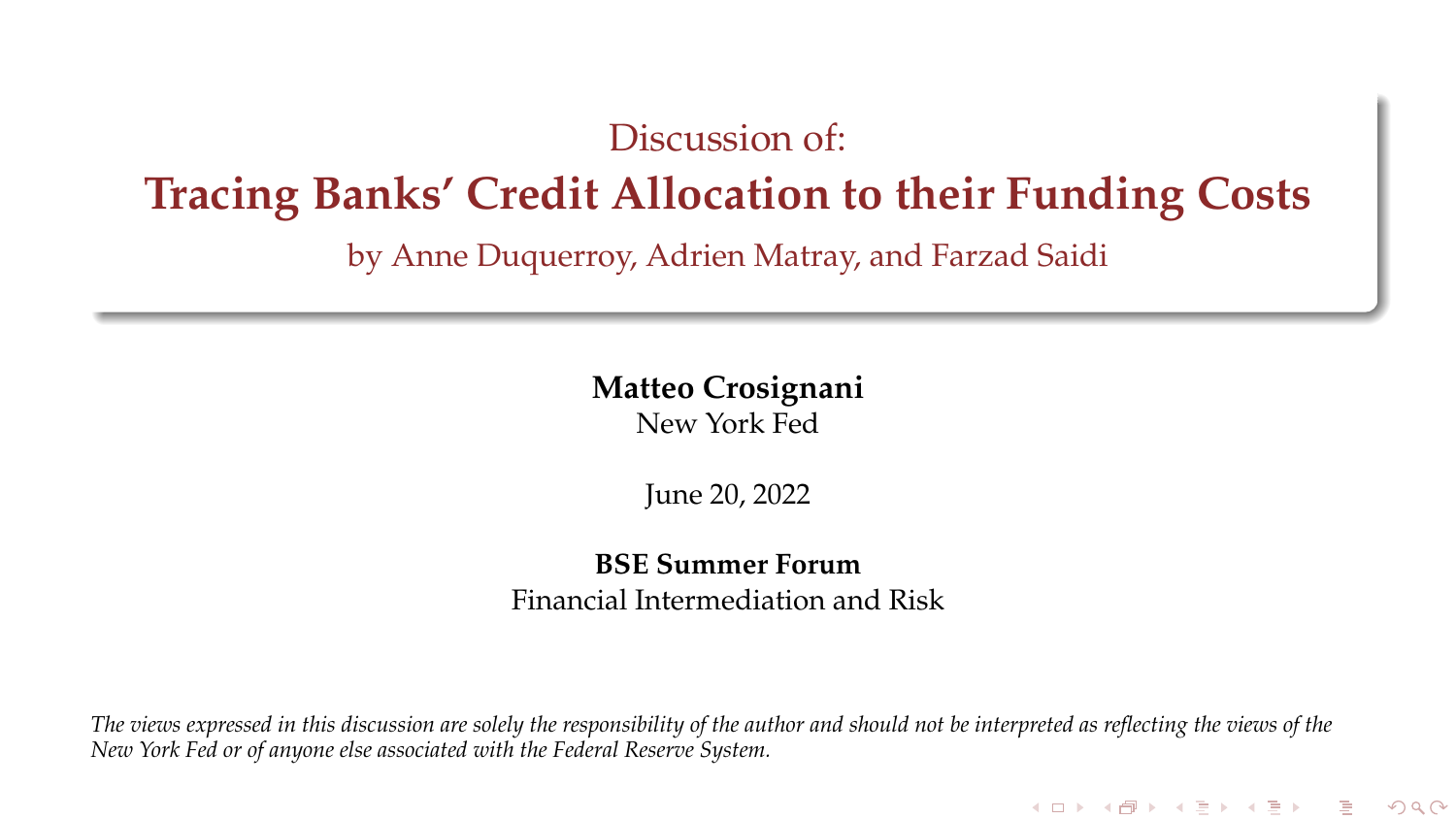## How do bank funding costs affect bank lending?

- · Institutional feature creates variation in funding costs across banks and across time
	- Usually depend on bank level characteristics, macro conditions, and (monetary) policy

KID KAR KE KE KE BI DAG

- Here *in part* set by the government for political (exogenous!) reasons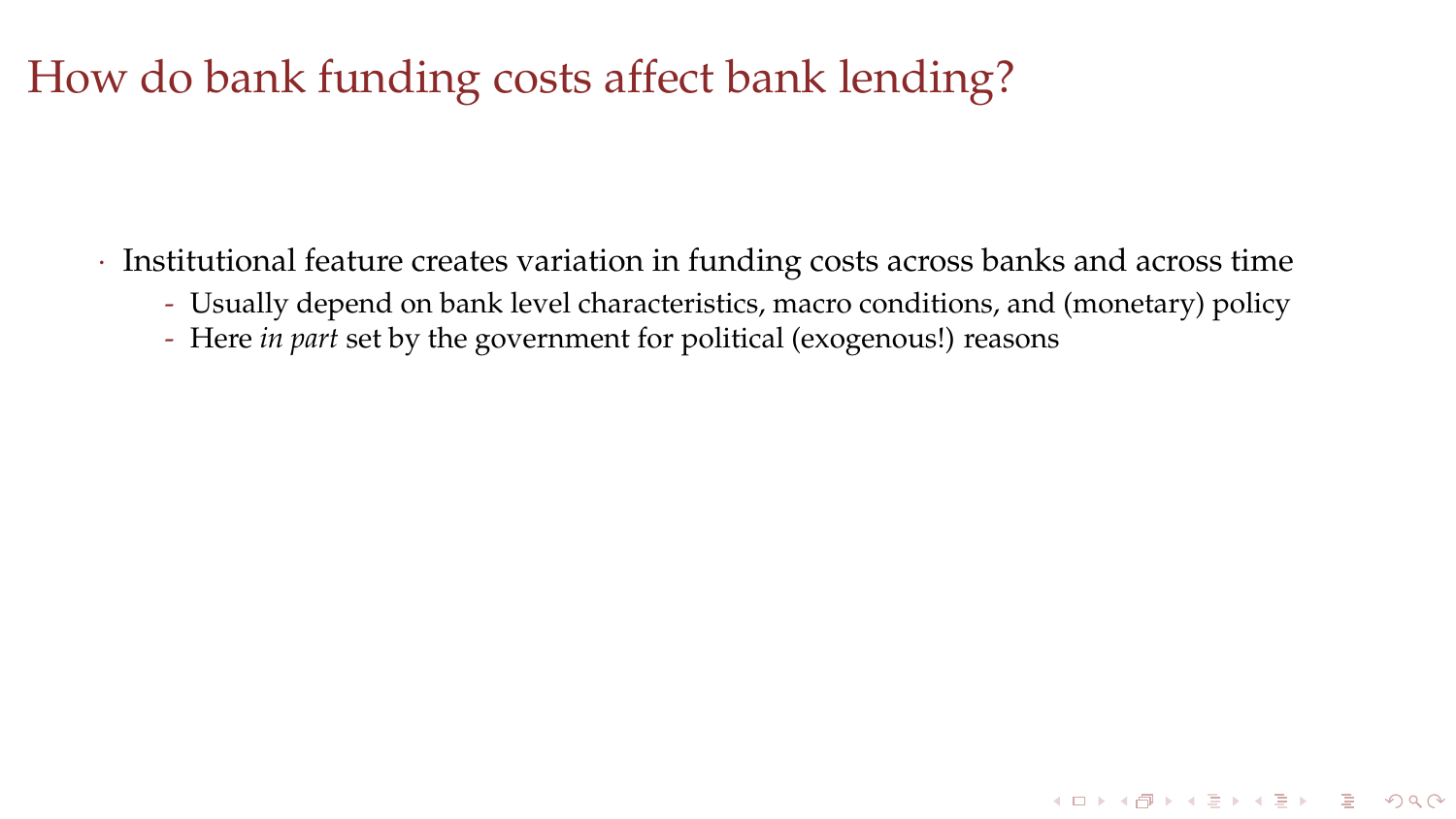## How do bank funding costs affect bank lending?

- · Institutional feature creates variation in funding costs across banks and across time
	- Usually depend on bank level characteristics, macro conditions, and (monetary) policy

**KORKARRICH ER VOOR** 

- Here *in part* set by the government for political (exogenous!) reasons
- ⇒ ↑ **1pp** funding costs → ↓ credit −17% ⇔ elasticity −0.25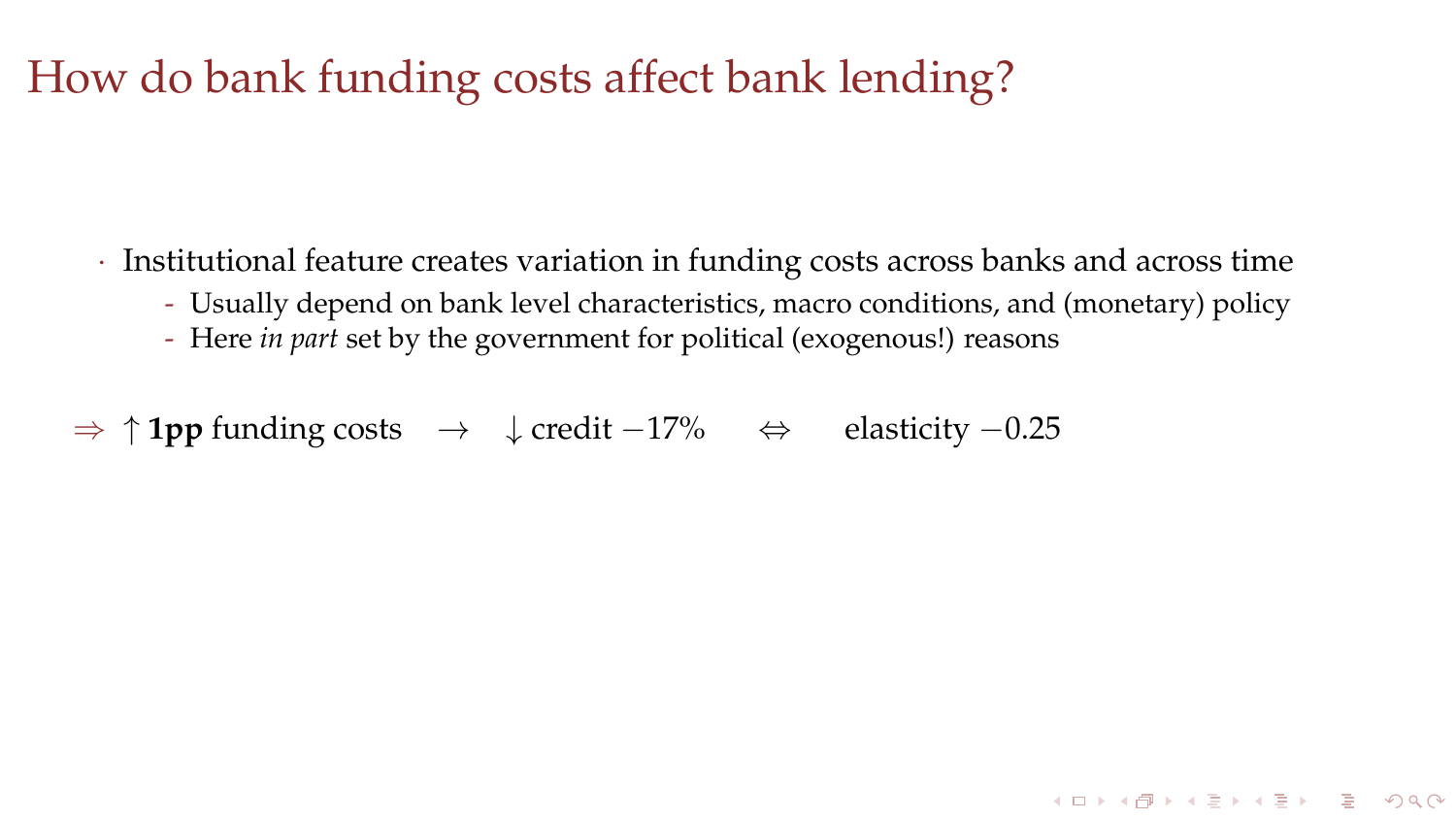## How do bank funding costs affect bank lending?

- · Institutional feature creates variation in funding costs across banks and across time
	- Usually depend on bank level characteristics, macro conditions, and (monetary) policy

**KORKARRICH ER VOOR** 

- Here *in part* set by the government for political (exogenous!) reasons
- ⇒ ↑ **1pp** funding costs → ↓ credit −17% ⇔ elasticity −0.25
	- · Correlation driven by weakly-capitalized banks
	- · Reallocation in favor of higher-yielding (riskier and longer maturity) loans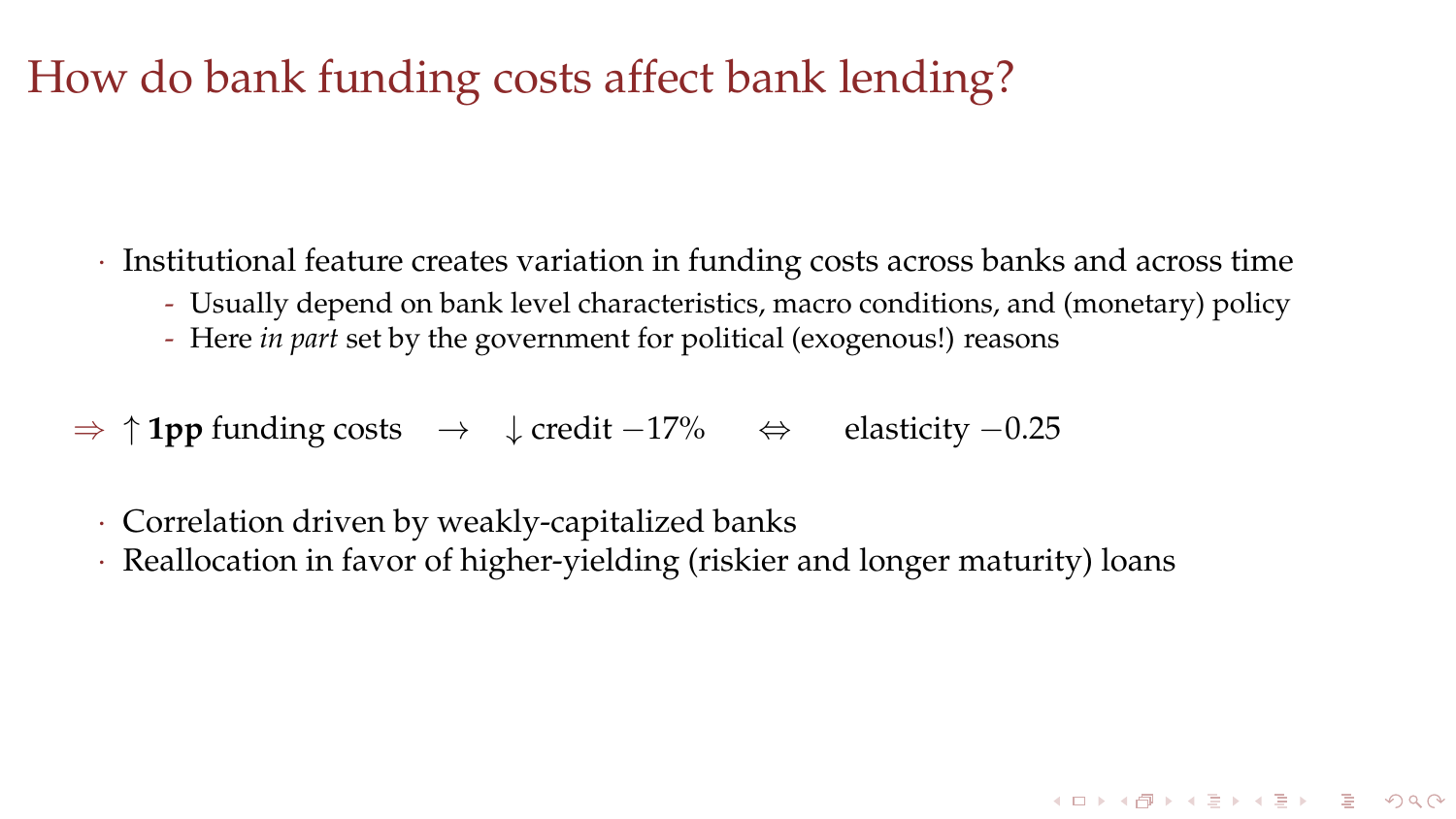## Regulated retail deposits in France

- $\cdot \in$  700 billion savings account are in regulated deposits (75% of savings deposits)
- $\cdot$  Tax free, risk free, highly liquid deposits (minimum balance  $\in$ 15)
	- Rate is set by the govt (2.25% in Feb12; 1.25% in Feb14)
	- There is a cap per depositor  $(\in22,950$  for "Livret-A")
	- Typically, depositors max out regulated deposits before demanding regular savings products

**KORKARRICH ER VOOR** 

⇒ *DepositRatiobt*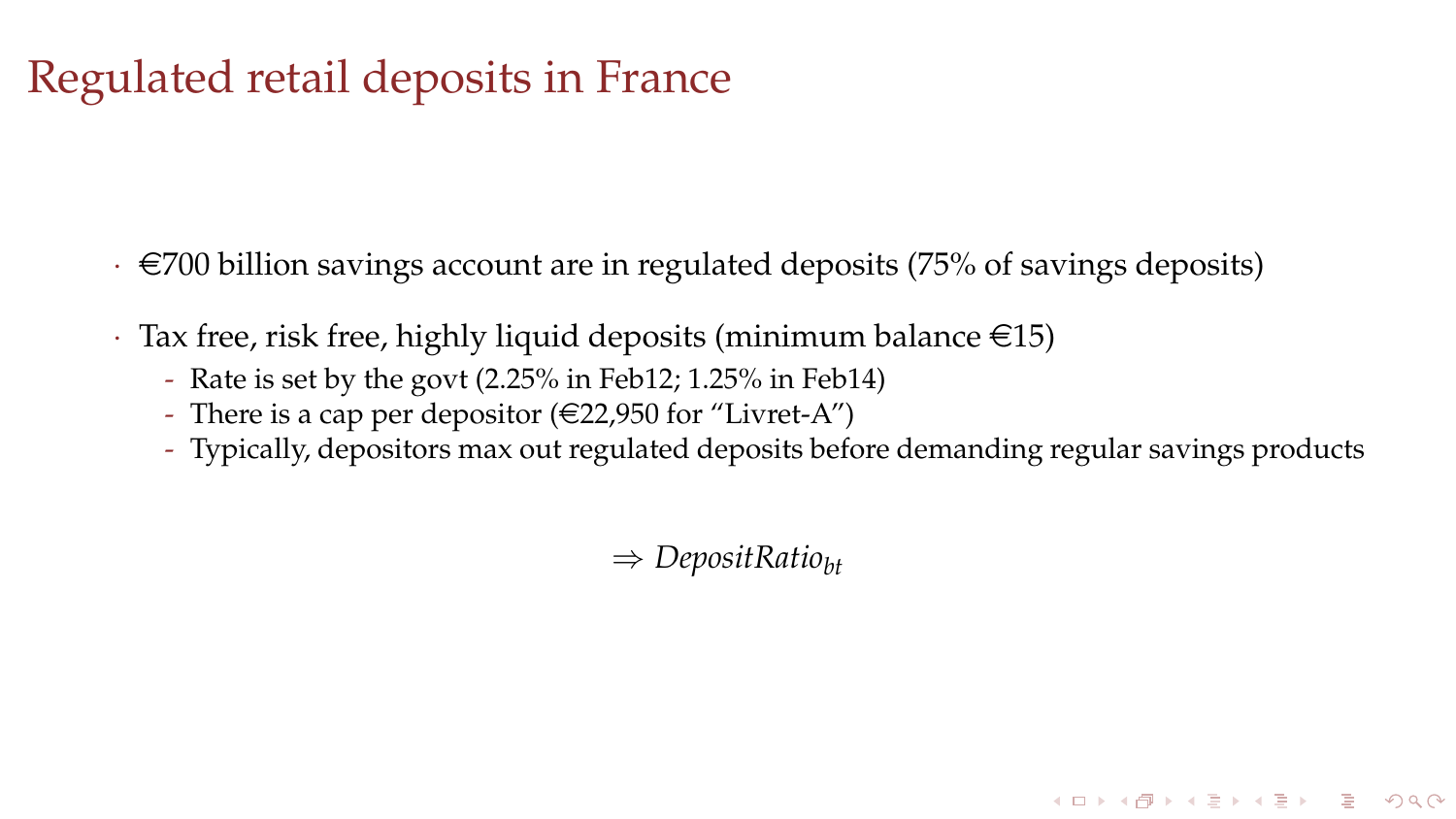## Regression design

*ln*(*Credit*)<sub>*fbct*</sub> = *β*<sub>1</sub>DepositRatio<sub>*bt*−1</sub> × *Gap<sub>t</sub>* + *β*<sub>2</sub>DepositRatio<sub>*bt*−1</sub> + *μ*<sub>*fbc</sub>* + *θ*<sub>*ft*</sub> + *θ*<sub>*ft*</sub> + *θ*<sub>*ft*</sub></sub>

K □ K K @ K K B X X B X D B X O Q Q Q

- · Data collapsed at {*fbct*} level, but RHS variation is at the {*bt*} level
	- Why including the county-level unit of observation?
	- e.g., firm borrowing from the same bank in two different counties
	- Market power argument for the inclusion of  $\phi_{ct}$  is unclear
	- Show robustness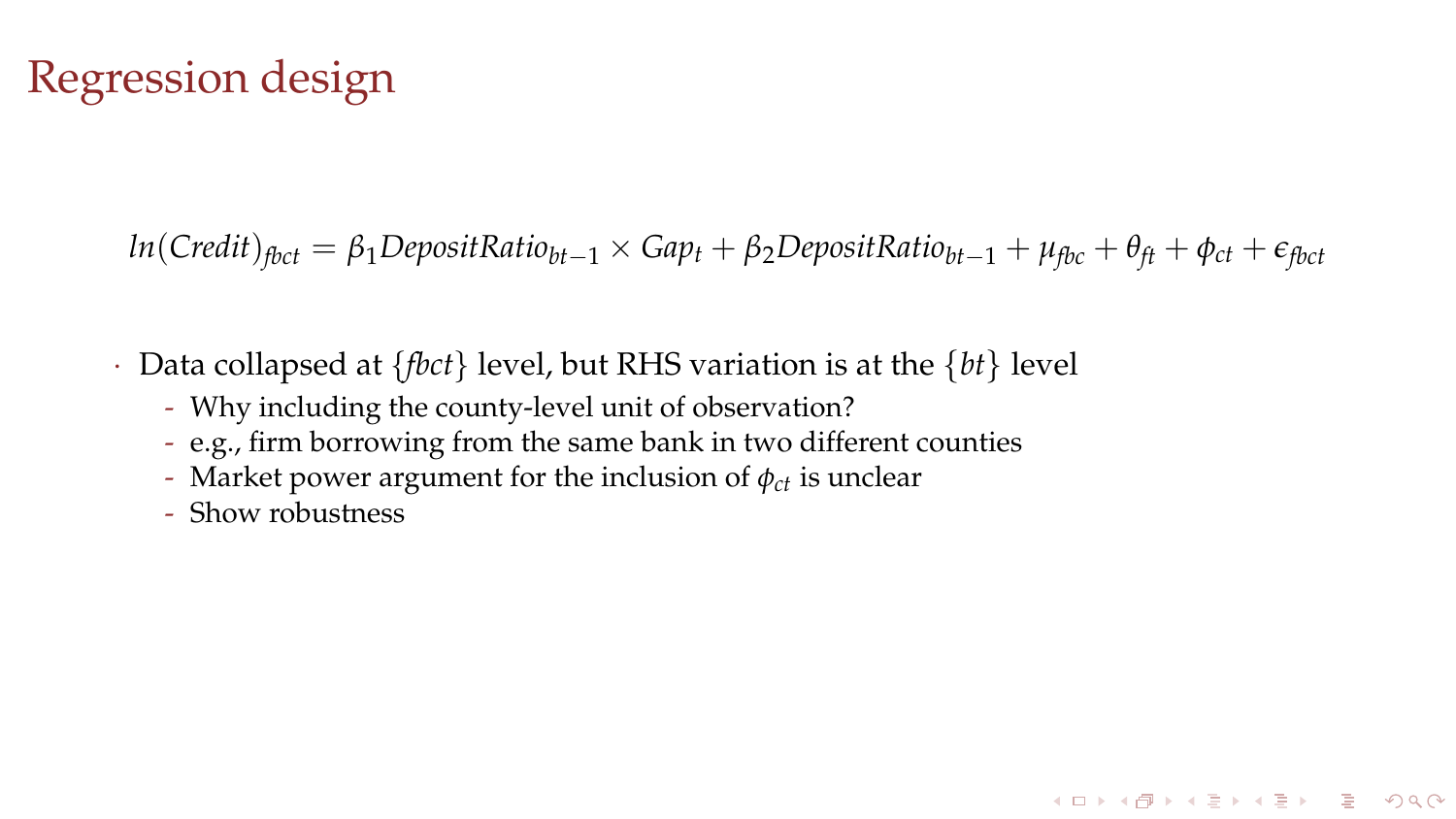#### Regression design

*ln*(*Credit*)<sub>*fhct*</sub> = *β*<sub>1</sub>DepositRatio<sub>*bt*−1</sub> × *Gap<sub>t</sub>* + *β*<sub>2</sub>DepositRatio<sub>*bt*−1</sub> + *μ*<sub>*fbc*</sub> + *θ*<sub>*ft*</sub> + *θ*<sub>*ft*</sub> + *e*<sub>*fbct*</sub>

- · What is driving variation in *DepositRatiobt*−<sup>1</sup> × *Gapt*?
	- Disentangle effect of non-eligible vs. net eligible (latter is anticipated)
	- Are changes is *Gapt* driven by MP or by govt deposit rates decisions?
- · *Gap<sup>t</sup>* is the difference between the rate on livret-A and the ECB's deposit facility rate

**KORKARRICH ER VOOR** 

- but rates on LDD, LEP, livret jeunes, PEL can differ from livret-A
- $\rightarrow$  can you *check*, at least for a few banks, how accurate the approximation is?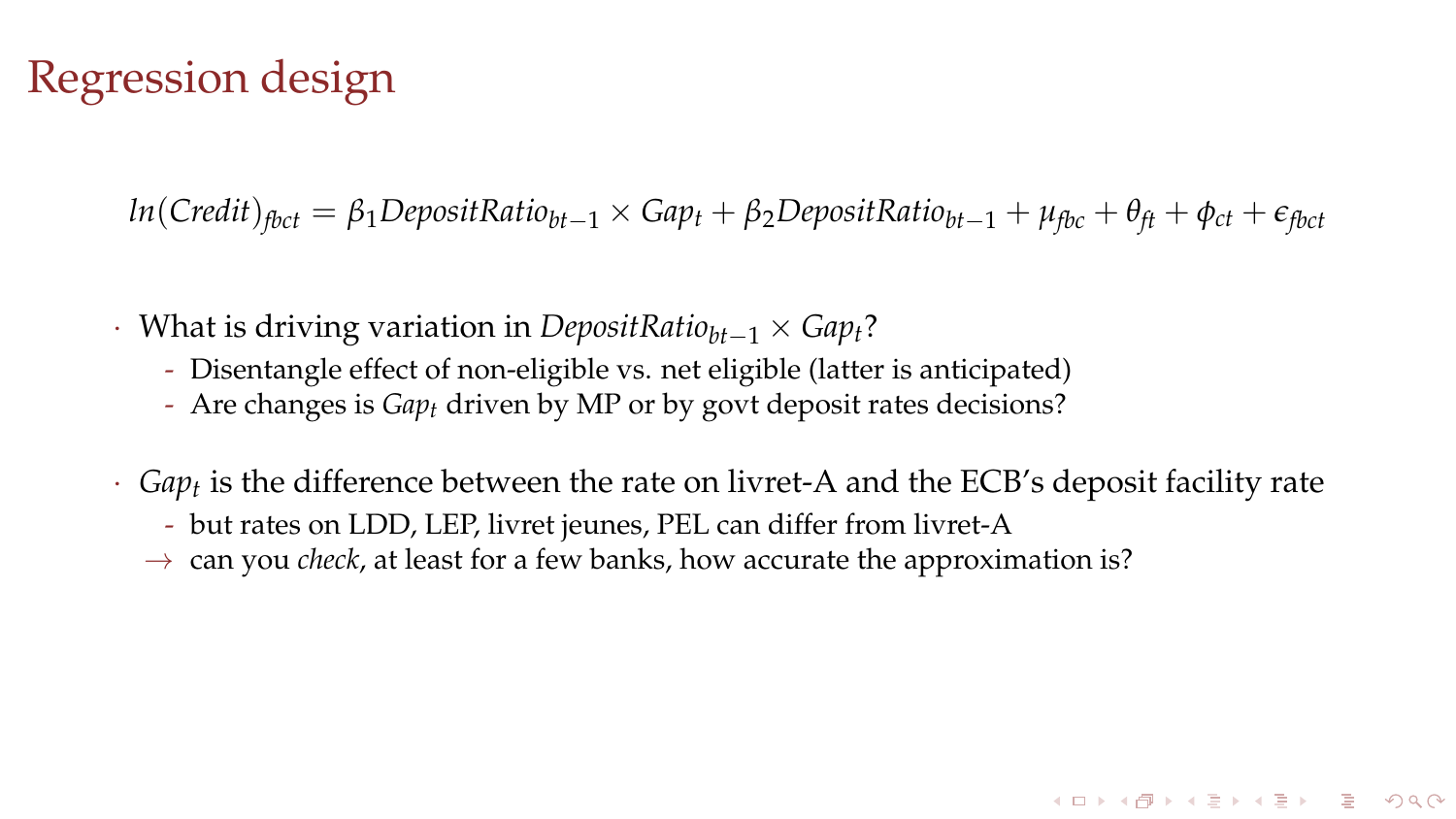## External validity

- · Banks with a large share of regulated deposits are different from other banks
- · Many convincing tests to address *internal* validity
	- most notably addressing time-varying bank heterogeneity
- · More can be done for *external* validity
	- Are treated banks representative? Do the results plausibly extend to other settings?

イロト (母) (ミ) (ミ) (ミ) ミーのQQ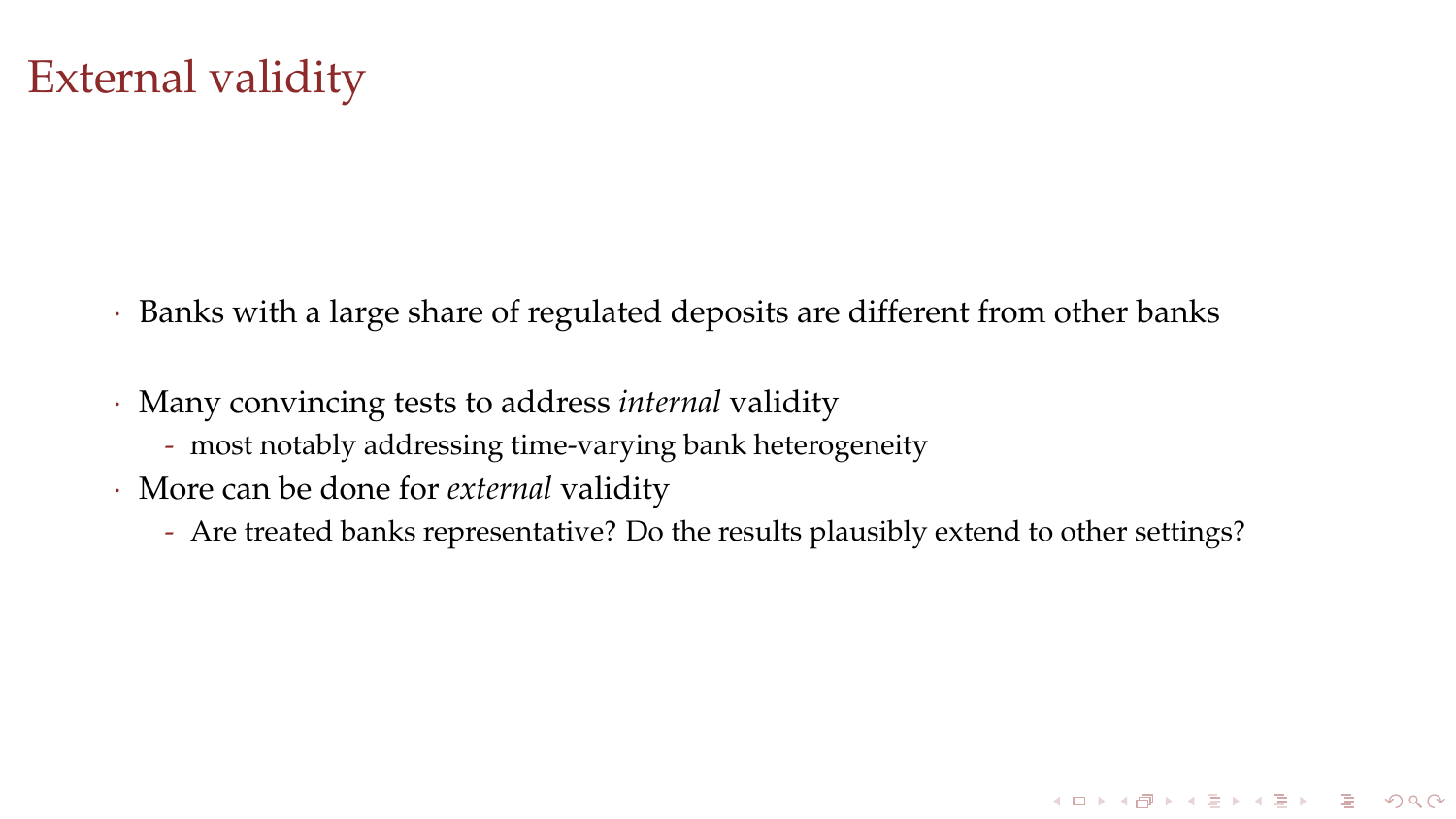## Feedback effects through capital

*"Nonlinear effect of banks' funding costs on their lending supply is consistent with an additional feedback effect from depressed net worth as a result of higher funding costs."*

イロト (母) (ミ) (ミ) (ミ) ミーのQQ

- Potentially very interesting result
- More directly check the effect of funding costs on net worth?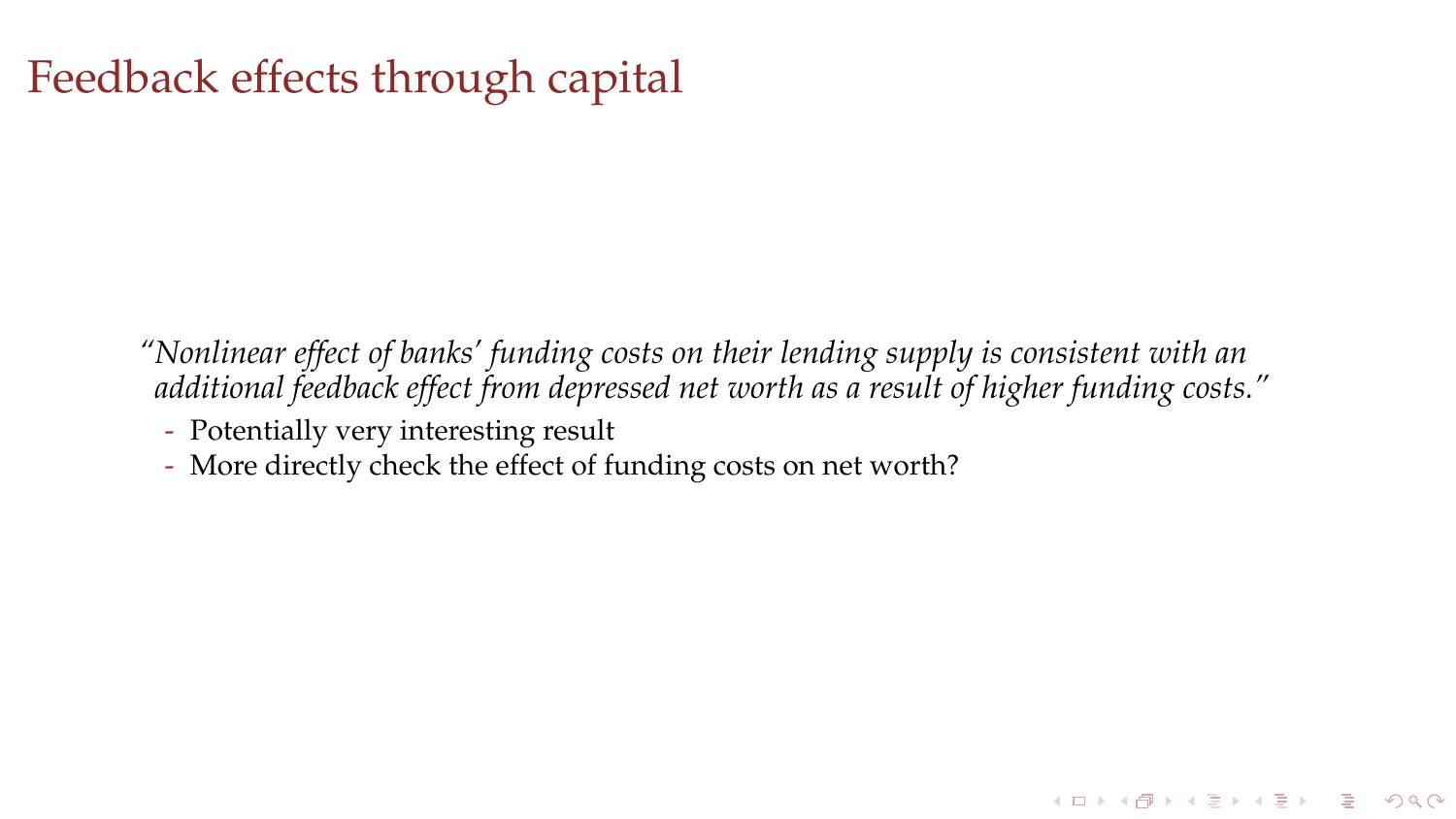# Portfolio rebalancing

Rebalancing is interpreted as yield-seeking following an increase in funding costs

- Do you observe loan rates in the credit register? Rates would the paper more direct evidence

イロト (母) (ミ) (ミ) (ミ) ミーのQQ

- What about other asset classes? e.g., securities